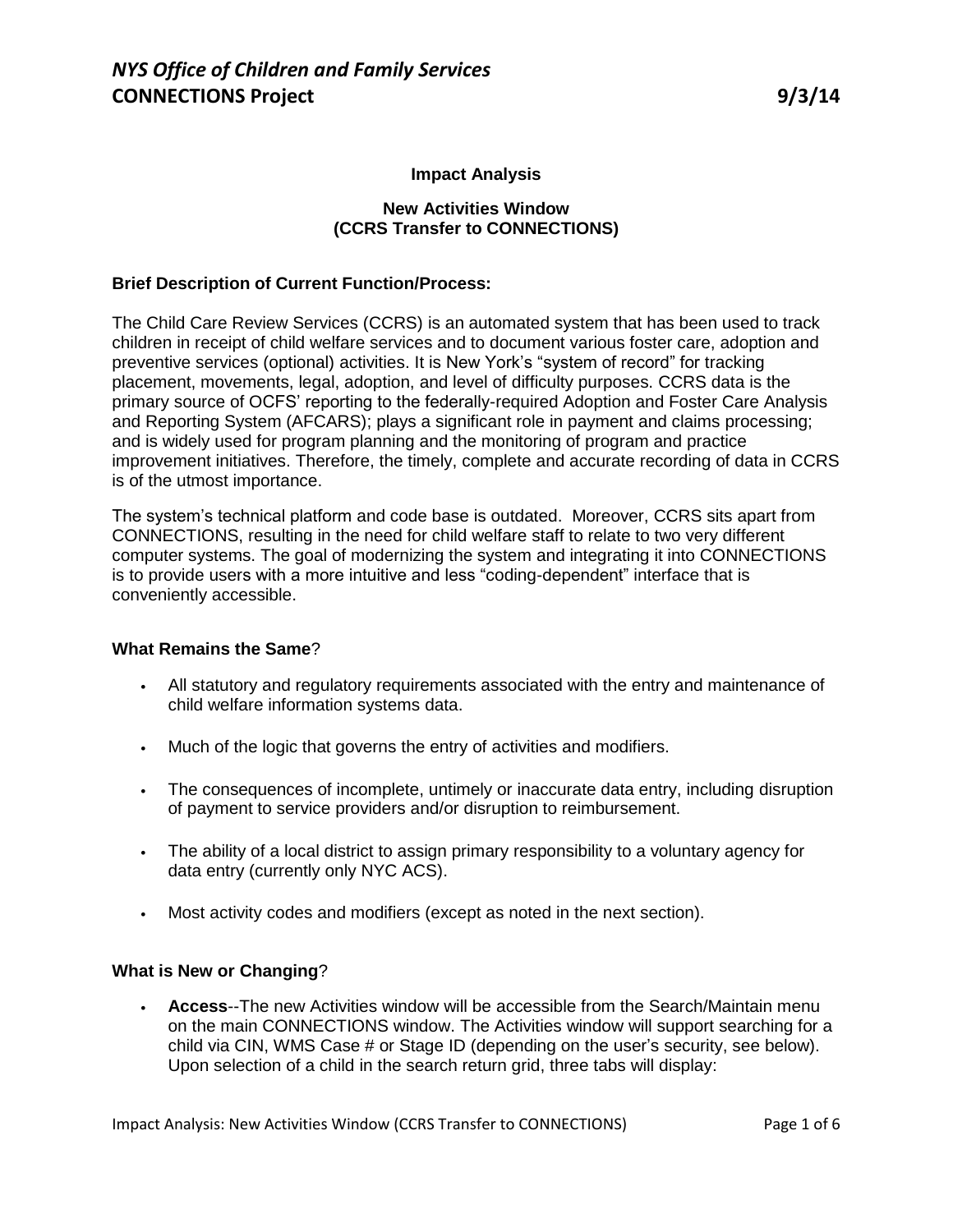- o Person Detail tab will display detailed person information on the selected child;
- o Track Detail tab will allow users to view/maintain track and placement information; and
- $\circ$  Activities tab will allow users to view/maintain movement, legal, fiscal, adoption, and other information.

## • **Security/Business Functions/Access**—

Because this functionality has important fiscal, legal, and regulatory implications, a new set of four Business Functions have been created to manage security for the Activities Window. These Business Functions are:

- Assign Maintain Activity (ASG MN ACTIVITY within CONNECTIONS)
- Maintain Activity (MAINT ACTIVITY within CONNECTIONS)
- View Activity (VIEW ACTIVITY within CONNECTIONS)
- Maintain Case Initiation Date (MAINTAIN CID within CONNECTIONS)
- o **Every local district and voluntary agencies that currently contract with the Administration for Children's Services (ACS) in New York City to provide foster care services must apply to New York State to receive the Assign Maintain Activity Business Function. A communication with an application and instructions was issued in early September.** Initially voluntary agencies that do not contract with ACS will not be granted any of the three 'Maintain' Business Functions. It is assumed that districts and agencies will identify a small, select number of people to receive the Assign Maintain Activities Business Function. No district or agency will be able to assign staff to do data maintenance within the Activities Window without the Assign Maintain Activities Business Function.
- $\circ$  Those individual(s) granted the Assign Maintain Activity Business Function can then assign staff within their own district/agency needing to enter or maintain data with the Activities Window the Maintain Activity.
- $\circ$  Staff who will need to view the Activities Window for cases in which they may not have a direct role (e.g., supervisor, administrator, etc.) will need to be granted the View Activity Business Function.
- $\circ$  The Maintain Case Initiation Date Business Function will be available only to district staff and will be needed to enter or maintain case initiation dates.
- **View/Maintain Activities**--As now, staff will only be able to view/maintain Activities data for a child in an FSS stage that belongs to their district or for whom their district/agency has been assigned primary responsibility by the district that "owns" the FSS (i.e., has case management responsibility).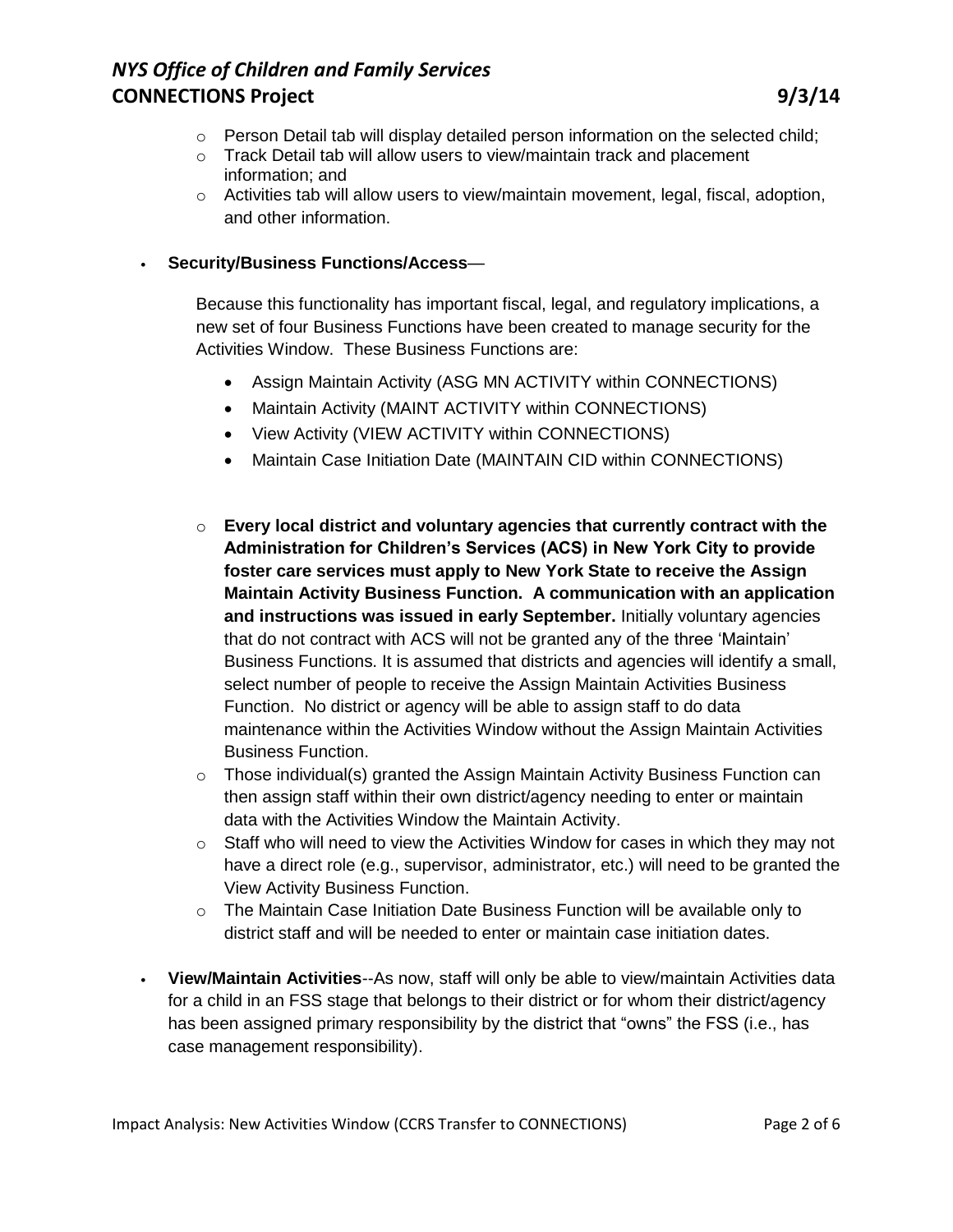- **Access via Role in Stage--**Staff who do not have either one of the business functions but have a current assigned role in an FSS may search for and **view** information on the Activities window for the child(ren) in that stage. (They may not modify the data.)
- **Voluntary Agency Ability to View/Maintain Activities (contracting with ACS)** -- Voluntary agencies that contract with the Administration for Children's Services(ACS) in New York City to provide foster care services must request the new Business Function *Assign Maintain Activity*. Those individual(s) granted the Assign Maintain Activity Business Function can then assign the *Maintain Activity* Business Function to staff within their agency needing to enter or maintain data within the Activities Window. Also, staff in those agencies with the *View Activities* Business Function (e.g., supervisors, administrators, etc.) will be able to view the Activities Window, even when they do not have a role in that Stage.
- **Voluntary Agency Ability to View/Maintain Activities (Upstate)**--Until now Voluntary Agencies that do not contract with ACS have not had direct access to the CCRS system. With the incorporation of CCRS functions into the Activities Window within CONNECTIONS, voluntary agency workers with a role in the stage will be able to view the Activities Window.
	- $\circ$  Initially, voluntary agencies that do not contract with ACS will not be granted the *Assign Maintain Activity* Business Function and therefore will not be allowed to enter or update data in the Activities Window. At a later date, if a district wishes to have voluntary agencies with which it contracts enter or update Activities Window data, a process will be in place for the affected voluntaries to request the *Assign Maintain Activity* Business Function.
- **Recording Staff PID**--CONNECTIONS will record and display the PID of any staff person that enters a transaction on the Activities window.
- **Activities Window Look and Feel**--The Activities window will be structured in the same way as other updated CONNECTIONS windows, with a Navigation Pane (left), grids and use of dropdown menus for data entry.
- **Menu Codes Displayed in Words**--Activity and Modifier dropdown menus will display codes and their English language de-codes.
- **Elimination of Unused Codes**--Various unused codes have been eliminated. Codes that pertain to NYC's Close to Home program have been added.
- Impact Analysis: New Activities Window (CCRS Transfer to CONNECTIONS) Page 3 of 6 • **Timing for Data Entry/Search**--Currently, CCRS tracking and activity entry is available as soon as the WMS Case Number has been established, even if it has not yet been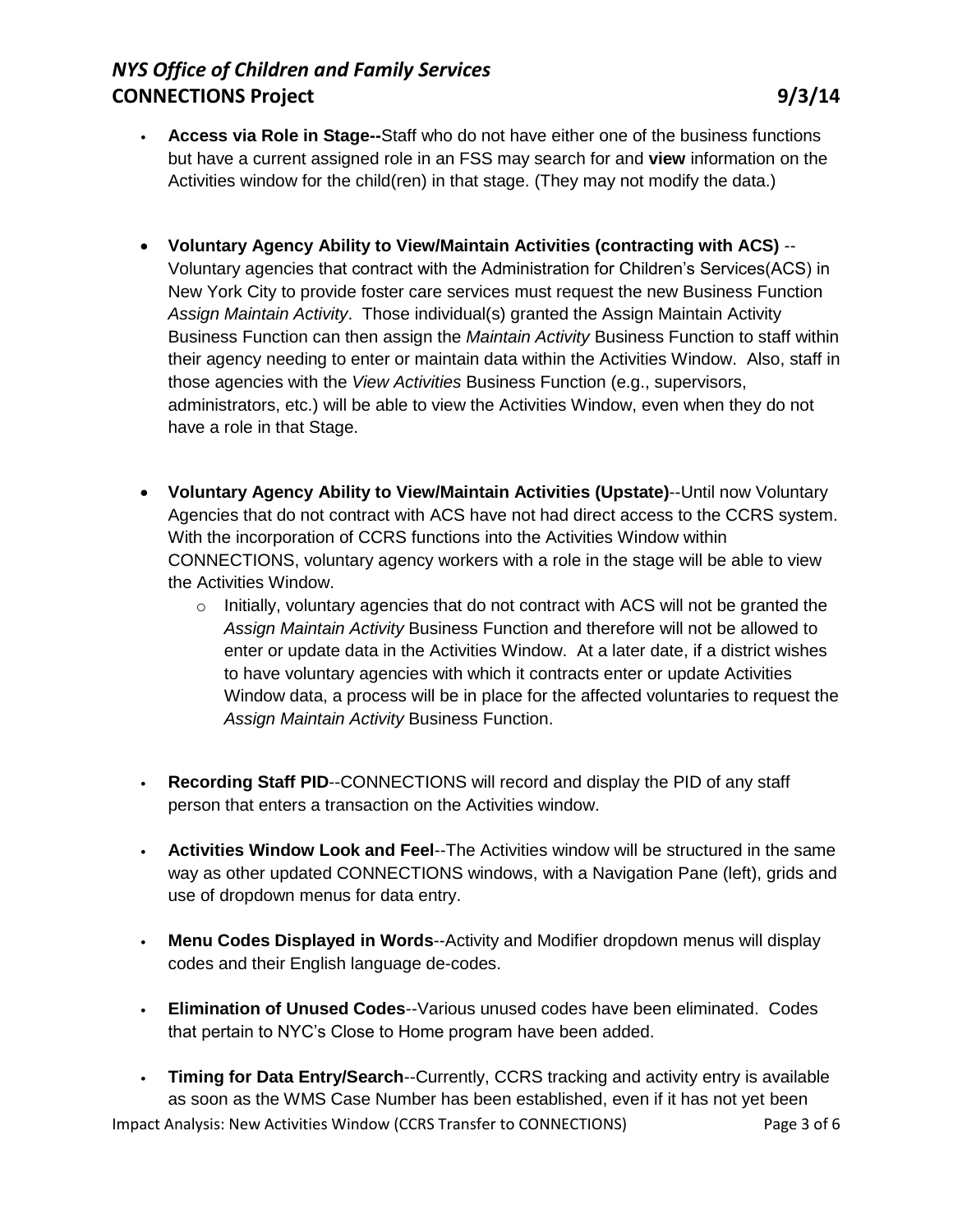sent to CONNECTIONS. After the Activities window is implemented, when a new FSS has been created and the WMS Case Number has not yet been updated to CONNECTIONS (since the nightly batch has not yet run) and the child does not have a pre-existing validated CIN in CONNECTIONS, the child will not be returned on the Activities Window search until after the batch has been run--generally the next business day.

- **Activity Report/Outputs**--The Activity Report and Activity Person Information outputs will be generated from links on the Navigation Pane and accessed via the REPORTS tab.
- **Hard Copy Report Conversion**--Reports that are currently printed centrally and mailed to offices across the State will now be created in PDF format and accessed via the CONNECTIONS Report List. The involved offices must designate a user to access these reports. A communication has already been distributed requesting that districts and agencies provide Person Identification Numbers (PIDs) for the staff whom they want to receive these reports going forward.
- **Family Relationship Matrix**--The Family Relationship Matrix, if completed and saved, will be available to view on the Activities window.
- **GIS Messages**--Information concerning changes to functions formerly performed in CCRS will no longer be communicated via General Information System (GIS) messages but rather through CONNECTIONS Communications, such as the *Technical Bulletin* or *News for Users*. User support will be provided via the Customer Care Center or the App\_HELP mailbox [\(ocfs.sm.conn\\_app@ocfs.ny.gov\)](mailto:ocfs.sm.conn_app@ocfs.ny.gov).

## **Implications/Considerations**

- **Security/Business Functions**—Administrators from all Local districts and from voluntary agencies that contract with ACS will need to decide to whom to assign the **Assign Maintain Activity** business function, as well as who will need the **View Activity** and/or **Maintain Activity** business functions (BF) as well as the **Update CID** BF (district staff only). Staff with a role in an FSS will not be able to maintain Activities data without the necessary maintain Business Function and specialists who currently maintain this data in CCRS will need the **Maintain Activity** BF going forward. Districts/agencies that do not wish casework staff to maintain Activities data should not assign the **Maintain Activities** BF to them. These decisions should be carefully assessed.
- **New Data Element**—When entering the activity codes for each foster boarding home placement or transfer, the worker will also need to indicate whether the placement is with a relative or non-relative home.

Impact Analysis: New Activities Window (CCRS Transfer to CONNECTIONS) Page 4 of 6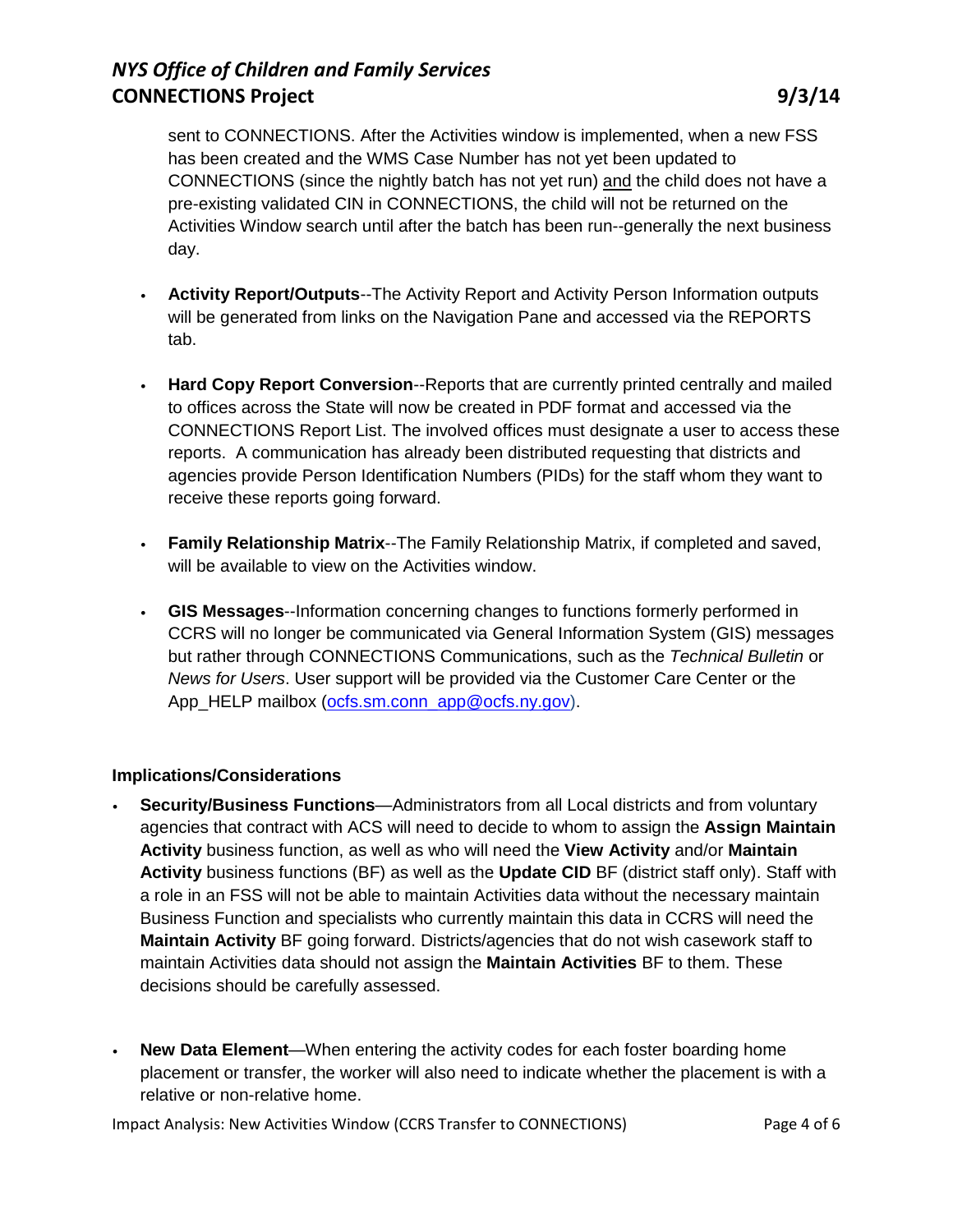- **CONNECTIONS Access**--It will be necessary to provide current CCRS data entry staff who do not currently have CONNECTIONS accounts access to CONNECTIONS.
- **Report Recipients**--Districts, agencies and other offices will need to designate a person to receive reports previously distributed manually. An email requesting this information has been distributed to all districts and voluntary agencies providing foster care.

### **Recommendations**

- **NR Monitoring**--As with any change to work activities, staff may require time to adjust. Given the role that proper and timely data entry plays in payment and claiming, administrators should carefully monitor that adjustment by keeping in close contact with affected staff as well as reviewing relevant payment and claiming reports (e.g., BICS Non-Reimbursable/Non IVE Expenditure Report). Districts should consider running a two-year **BICS Non-Reimbursable/Non IVE Expenditure Report** approximately one month before and one month after implementation. This should be in addition to currently scheduled generation of the one year **BICS Non-Reimbursable/Non IVE Expenditure Report** Wherever possible, clean up possible NR situations prior to implementation.
- **Business Process/Data Entry**--Administrators may also wish to review current business and staff responsibilities processes relative to the flow and entry of data in light of the transfer of function into CONNECTIONS. However, administrators should carefully weigh any change to current business process for data input. **The increased accessibility and ease of data input in CONNECTIONS as compared to CCRS could result in more errors if new staff become responsible for data input and are not fully trained.**
- **Dissemination of Information**--Local district/voluntary agency administrators should be alert to OCFS/CONNECTIONS communications and announcements concerning the new Activity window functionality **and share that information with their staff.** RIST meetings have addressed the new window and more targeted follow up meetings are doing so as well. 'Build Bulletins' will be distributed with updates on the status of the Activities Window Build and will include links to information and resource materials as they are finalized. All materials will be posted on the Implementation Page of the CONNECTIONS web sites.